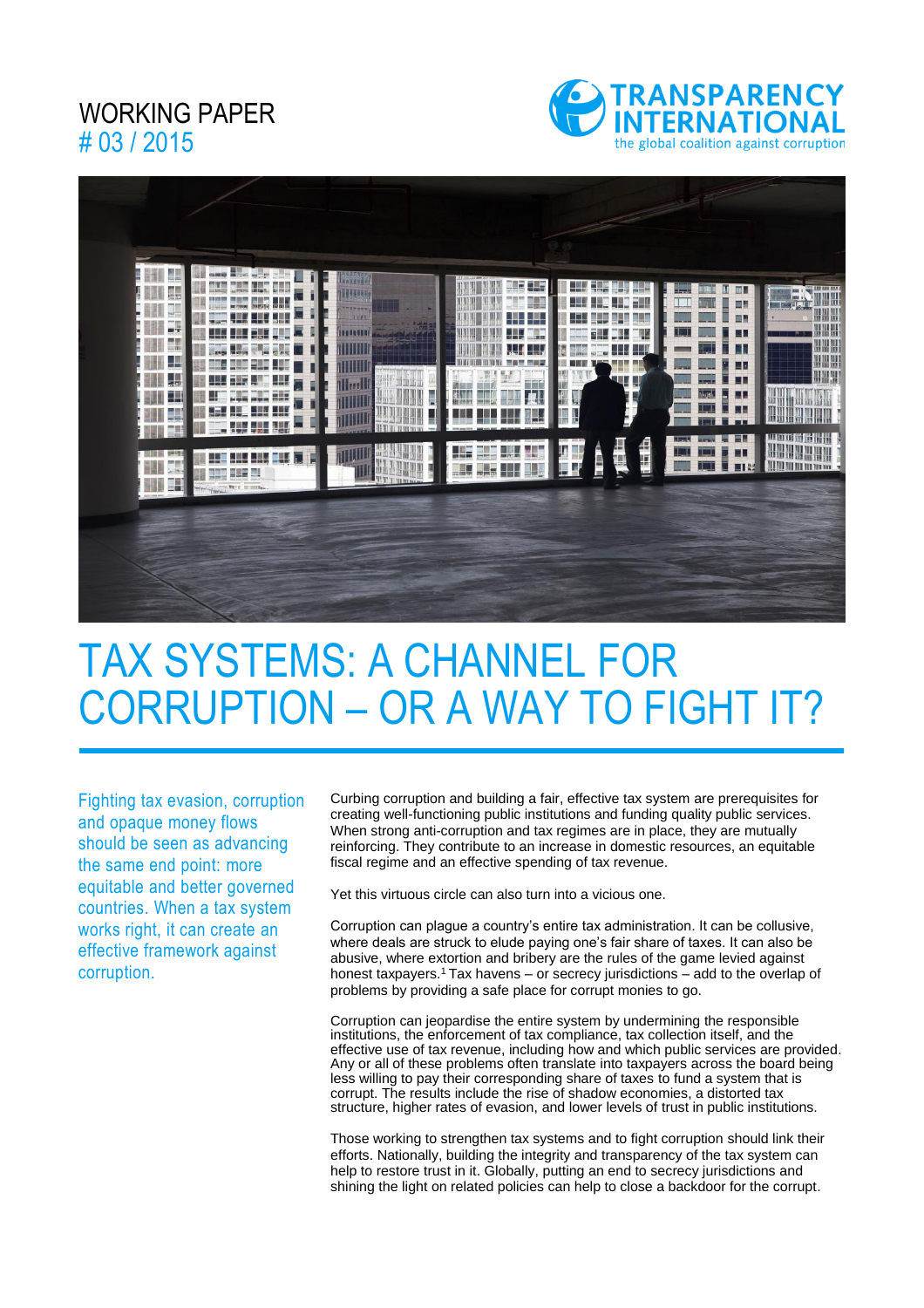### THE ISSUE TAX & GOVERNANCE SYSTEMS

A tax system is a critical institution and an essential building block of a country's revenue administration and broader governance systems. Taxpayers into the system are individuals as well as entities (e.g. companies and organisations). The 'tax system' forms a key element of the full fiscal trail: how taxes and revenue are raised and spent, how policies are designed and how the system is administered. Apart from funding public services, taxation is increasingly seen as a tool to strengthen governance and create a system built on citizen-state accountability. In young democracies and some developing countries, more accountable tax systems often give citizens a stronger basis to demand how public resources are spent. 2

Compliance in paying taxes can be promoted by the idea of a 'fiscal exchange', in which people pay taxes based on the perception of the benefits they will receive from the state. Evidence from Africa suggests that taxpayers' attitudes to compliance are influenced by their level of satisfaction with particular public services.<sup>3</sup> In addition, perceived levels of fairness, honesty, and overall governance and corruption will affect tax payers' compliance. Higher levels of tax compliance are critical to close countries' financing gaps. This includes the monies needed to meet global development and climate commitments, which will exceed US\$ 1 trillion.<sup>4</sup>

Tax systems require trust, effective governance and low levels of corruption. Without these elements, there will be higher rates of evasion and ineffective use of the revenues collected. There is a strong relationship between an increase in corruption and a rise in tax evasion.<sup>5</sup> Higher corruption is associated with a lower collection of income, value added tax (VAT), sales and trade taxes.<sup>6</sup> If tax collectors are known to be corrupt, evidence shows the rational choice may be for tax payers to pay them off, instead of their taxes.<sup>7</sup>

### CHANNELS FOR CORRUPTION

The main entry points<sup>8</sup> for corruption in taxation are through:

- Reporting taxes: This can happen with or without the involvement of tax collectors and through the use of incentives and resources to exert influence (legal and illegal) to allow for inaccurate reporting (e.g. of company turnover and/or expenditures and/or individual earnings).
- Collusion: Tax officials take advantage of their authority to issue tax exemptions or levy lower tax rates for individuals or companies, creating a context of policy capture.
- Patronage: Ties of community or kinship may favour or penalise certain constituencies, such as by lifting certain exemptions, imposing additional levies, or unevenly enforcing tax compliance.
- International tax fraud and evasion schemes: Opaque global financial systems exacerbate the problem through legal and illegal channels and often use tax havens as part of the process. Weak legislation, legal loopholes and the breaking of laws often permit companies not to pay taxes where the profits are made, and instead shift these monies to other jurisdictions with lower tax rates. As the World Bank President recently stated, such company actions are a form of corruption.<sup>9</sup>

All of these issues can be classified, either directly or indirectly, as forms of tax evasion<sup>10</sup> and each are explored in more detail below by looking at how these manifest through tax policy, tax administration and the global financial system.

#### TAX AGENTS FOR WHOM

Corruption in a country's tax authority can run from the bottom to the top, as one case from Guatemala shows.

In 2015, both the current and past heads of the country's tax authority were taken into custody due to their involvement in an alleged scheme to defraud the government of taxes paid on imports through bribery and theft.

Investigators believe that the private secretary to Guatemala's vice president is the ring leader and that workers at the national tax authority accepted bribes from a criminal network made up of businesses and individuals in return for not paying the full legal tariffs on their goods.

In the wake of the scandal, the president and vice president have both resigned and their immunity against investigation has been revoked. 28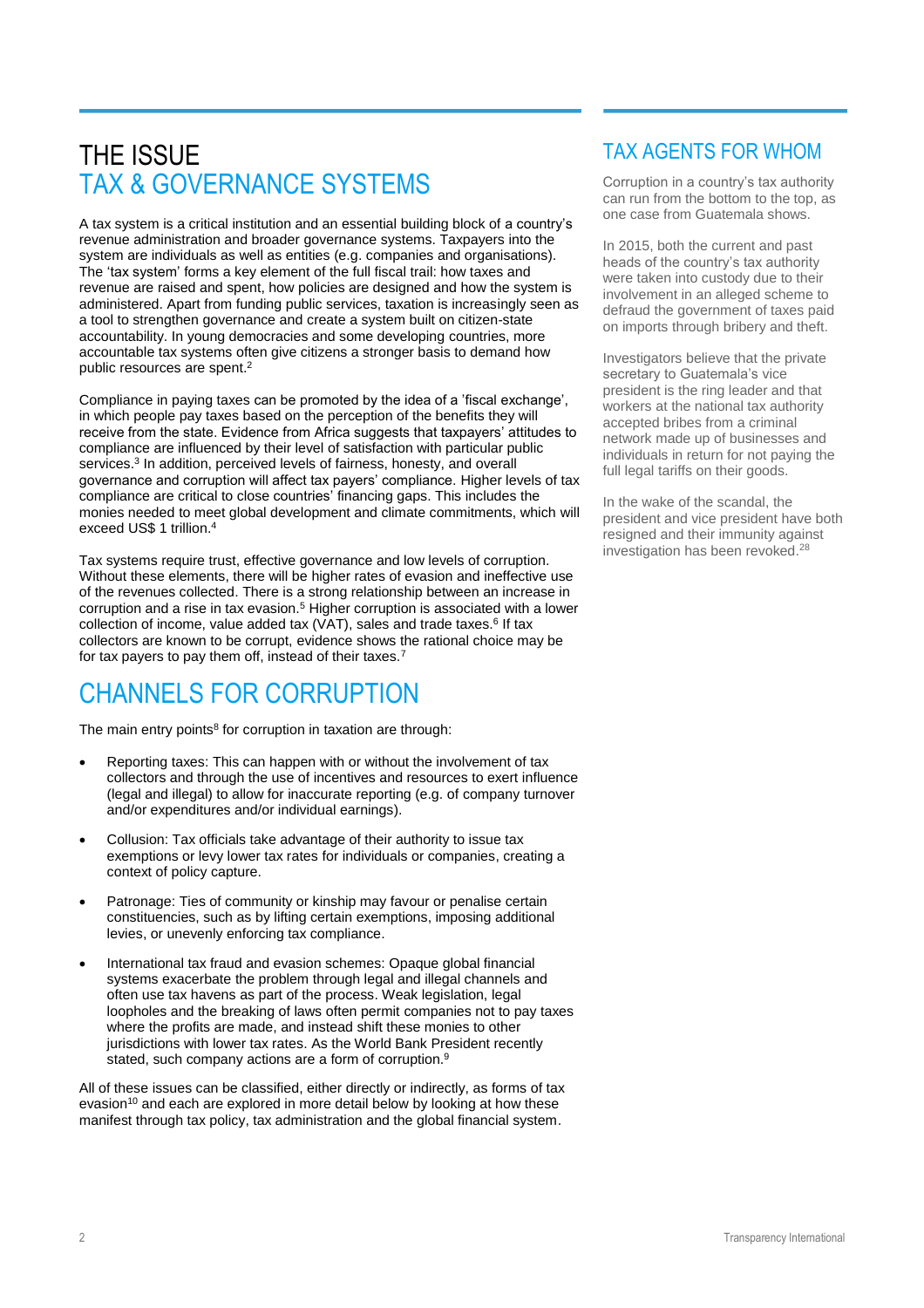### THE CHALLENGES TAX POLICY

Certain groups and actors have sway over tax policy decisions. Although it is a widely recognised problem, questions about whether such policy influence is fair and if manipulating this is corruption remain under debate. Influence can take the form of staff from tax advisory firms designing a government's tax policy that then move between the government and these companies, such as has happened in the UK. $^{11}$  Or influence may manifest when setting the beneficial tax rates or exemptions for certain sectors, companies or groups, such as the ongoing exemption of Kenyan MPs' salaries from income tax.<sup>12</sup> In its worst forms, it is driven by collusion and patronage.

Still, the greatest risk of manipulating tax policy decisions for private gain concerns those actions that are taken outside of the established legislative process. These decisions undermine public confidence in the tax system's integrity since they reduce tax resources available without a debate. They ultimately limit any public discussion on tax and how it can promote good policies and services.

One example of this problem is settlements made to resolve back taxes that are owed. These can be reached in secret between tax authorities and large taxpayers.<sup>13</sup> Another example is the use of 'sweetheart deals': preferential tax packages offered by tax authorities to companies to entice them to set up shop in one country over another. These have also allegedly been used by some companies to illegally shift their tax bills. The European Commission is currently set to rule on various agreements in EU countries, including Ireland, Luxembourg and the Netherlands.<sup>14</sup> An additional area of concern is the discretionary granting of tax incentives (see side bar). While tax incentives may facilitate a country's economic development and growth, it is the process that is used to grant them that may call into question whether corruption was involved, especially when they are done in secret and without legislative oversight.<sup>15</sup> Research<sup>16</sup> suggests that there is a link between the prevalence of corruption and the adoption of discretionary tax incentives. 17

## TAX ADMINISTRATION

A government's tax administration can help to detect corruption<sup>18</sup> but it also can serve as a channel for abuses. Corruption in tax administration is a common problem in developing as well as some developed countries, such as Greece (see side bar). <sup>19</sup> Historically, personal relationships between individual tax collectors and individual taxpayers are the main vehicle for corrupt behaviour, particularly when assessing tax liabilities and collecting them.

When these two tasks are done for a tax payer by the same official, abuses can arise. In Transparency International's 2013 Global Corruption Barometer survey, some 15 per cent of people who had come into contact with their tax authority in the previous year reported paying a bribe. In countries such as Liberia, Pakistan Senegal and Tunisia, the rate topped more than 50 per cent.<sup>20</sup>

Traditional responses to problems in tax administration have been to focus on policies to separate tax assessment from tax collection duties, improve political will, strengthen senior management and improve staff remuneration. These actions are interconnected and aim to promote integrity. In more developed countries, tax assessors now tend to directly verify a filer's taxable assets and activities as well as rely on digital information that is cross-checked. Still, not all countries or the administration of different types of taxes (particularly customs, property and local taxes) operate in this way, making such reforms incomplete.<sup>21</sup>

### FILMS, TAX & CORRUPTION

Over half of US states offer tax incentives for the film industry that are estimated to be worth over US\$1.5 billion.<sup>29</sup>

With such a large pot of money available, abuses have been common. Government officials from several states have been convicted for corruption in the administration of these incentives. This includes the director of the state of Louisiana Film Commission, who accepted bribes in return for fraudulently inflating movie budgets submitted by a company. The director of the state of Iowa Film Office also was convicted for falsifying documents as part of a scandal involving US\$26 million in improperly issued tax credits, which accounted for 80 per cent of the tax credits issued. $30$ 

### GREECE'S TAX GAP

According to a study done by the Bank of Greece, the large shortfall between the tax revenue expected and actually collected in cash-strapped Greece – some six per cent for the period 2001 to 2009 – was in part due to underreporting of income by the selfemployed. This amounted to an estimated cost of €6.2 billion in lost taxes through evasion. <sup>31</sup> Among the study's recommendations are higher penalties for evasion, ending bank secrecy, and the auditing of tax auditors themselves:

*"In view of the accusation of corruption in tax collection, the relatively few individuals who perform audits (approximately 6,000 tax auditors in Greece) should be held to higher accountability. For example, they should voluntarily subject their family to audits, with a view to improving the reputation of tax auditors and staying on the moral high ground". 32*

In spite of these recommendations, the problem still persists of taxes going unpayed by other groups. An estimated €72 billion is still owed to the Greek government in back taxes.<sup>33</sup>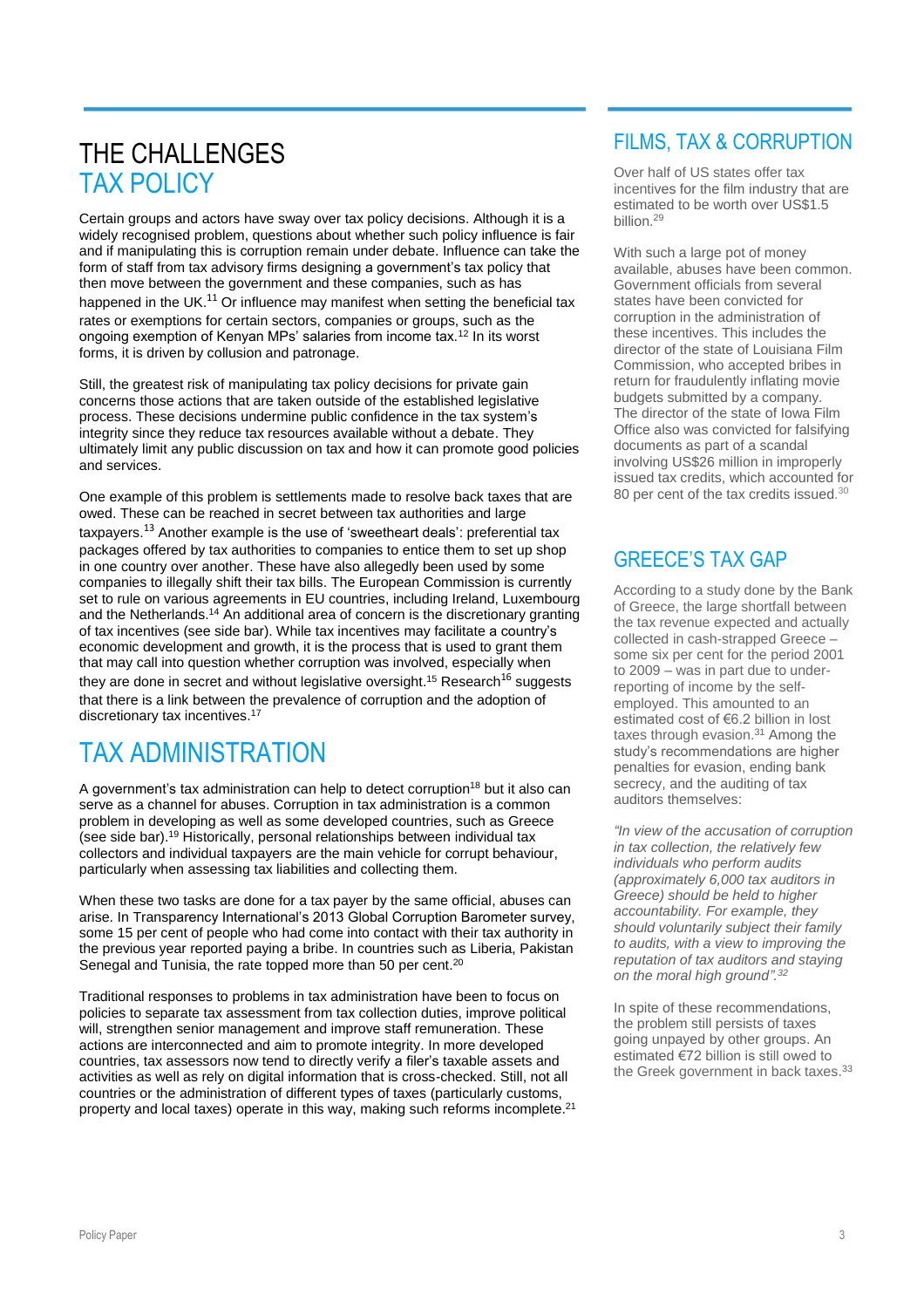### FINANCIAL SYSTEMS & REGULATIONS

International rules that govern cross-border financial transfers have been criticised by civil society organisations on the grounds that it is still too easy to hide money behind a veil of secrecy, allowing for the proceeds of corruption and tax evasion to be laundered. Money laundering can happen through a jurisdiction (i.e. tax havens) that may have: a low tax rate, generous (or simply different) rules defining what is taxed and how, a willingness to offer discretionary settlements, or a tax treaty with the country in which the funds originate (that limits the latter's ability to tax them). <sup>22</sup> The preferred destination may also be one in which the funds can be kept secret from investigating authorities. In recent years, there has been a rise in the use of tax havens and money laundering. According to one estimate, illicit flows leaving developing and emerging countries have increased 9.4 per cent annually since 2003. 23

Two ways that tax-related illicit flows are produced are trade mis-invoicing and transfer mis-pricing.

Trade mis-invoicing is where the value of a legitimate trade transaction is falsely declared by either the importer or the exporter, with the difference – the illicit part – remitted to an offshore intermediary and channelled through the financial system. The opaqueness of corporate ownership as well as corruption can facilitate the use of mis-invoicing. For example, investigations of 20,000 trade transactions in Russia between 2006 and 2013 found that international companies used 150 opaque shell intermediaries to sell the country medical devices worth US\$2.8 billion at hugely elevated prices.<sup>24</sup> These intermediaries allegedly facilitated corrupt dealings with the Russian government and then hid their company profits from Russian tax authorities in offshore bank accounts.

Transfer mis-pricing is when a firm generates income in a country through legitimate business but then seeks to transfer some or all of this income offshore without paying the correct tax in the first country. This problem is often framed within the debate about legitimate profit shifting (called BEPs – Base Erosion and Profit Shifting - see side bar). Transfer mis-pricing can occur for both goods and services. In the case of trading goods, the result is to manipulate the price of the goods so that it reduces the declared profits of the highly-taxed importer and increases those of the less-taxed exporter (which are owned by the same company). Transfer mis-pricing overlaps with corruption where corruption has been used to facilitate the process.

Efforts are under way to close some of the loopholes of the financial system and its regulations. Tax evasion is now considered a criminal offence open to prosecution by the intergovernmental Financial Action Task Force (FATF) although the lack of national enforcement remains a challenge. The OECD has issued its BEPs recommendations, which will lead to multinational companies reporting their tax planning, tax paid and other key financial information on a country-by-country basis to tax authorities. However, the country-by-country reporting model introduced by the OECD falls short of public disclosure. Policymakers, journalists and society at large will not have access to this information. The European Union has made country-by-country financial reporting mandatory and public for financial and credit institutions. Moreover, it has introduced a public reporting requirement on payments to governments for the extractives and logging sectors. Currently, there is a debate to expand country-by-country reporting legislation to companies from all sectors registered in the EU.<sup>25</sup> Additionally, the G20 as well as individual countries are advancing policies to make beneficial ownership of companies transparent by introducing searchable registers. 26

### SHIFTING THE BURDEN

Tax havens can be the preferred destination for companies attempting to shift the tax burden to places where taxes are lower or there are none at all. The case of MTN, the largest mobile operator in Africa, allegedly shows how the process works.

MTN, a South African company, is reported to have moved billions of Rand in profit to the tax haven of Mauritius, where it has a holding company with no staff.

Investigative journalists allege that MTN subsidiaries in Nigeria, Ghana, Cote d'Ivoire and Uganda were making questionable payments to the Mauritian holding company in order to reduce their tax payments in their respective countries and South Africa.

Following alleged problems before, the company already has been forced to reverse payments made in Nigeria and the tax authorities in Uganda are asking for a similar repayment strategy. Investigations are being launched into whether the process was legal, as MTN claims.<sup>34</sup>

#### ALL IN A NAME

There is a growing argument that transfer mis-pricing and aggressive tax avoidance constitute acts of corruption, especially where the rules of the game have been manipulated.

This can happen through questionable practices such as inappropriate lobbying, cronyism, bribery or poorlyregulated revolving doors.

The absence of mandatory reporting of company revenue on a country-bycountry basis for many sectors means these violations often go undiscovered.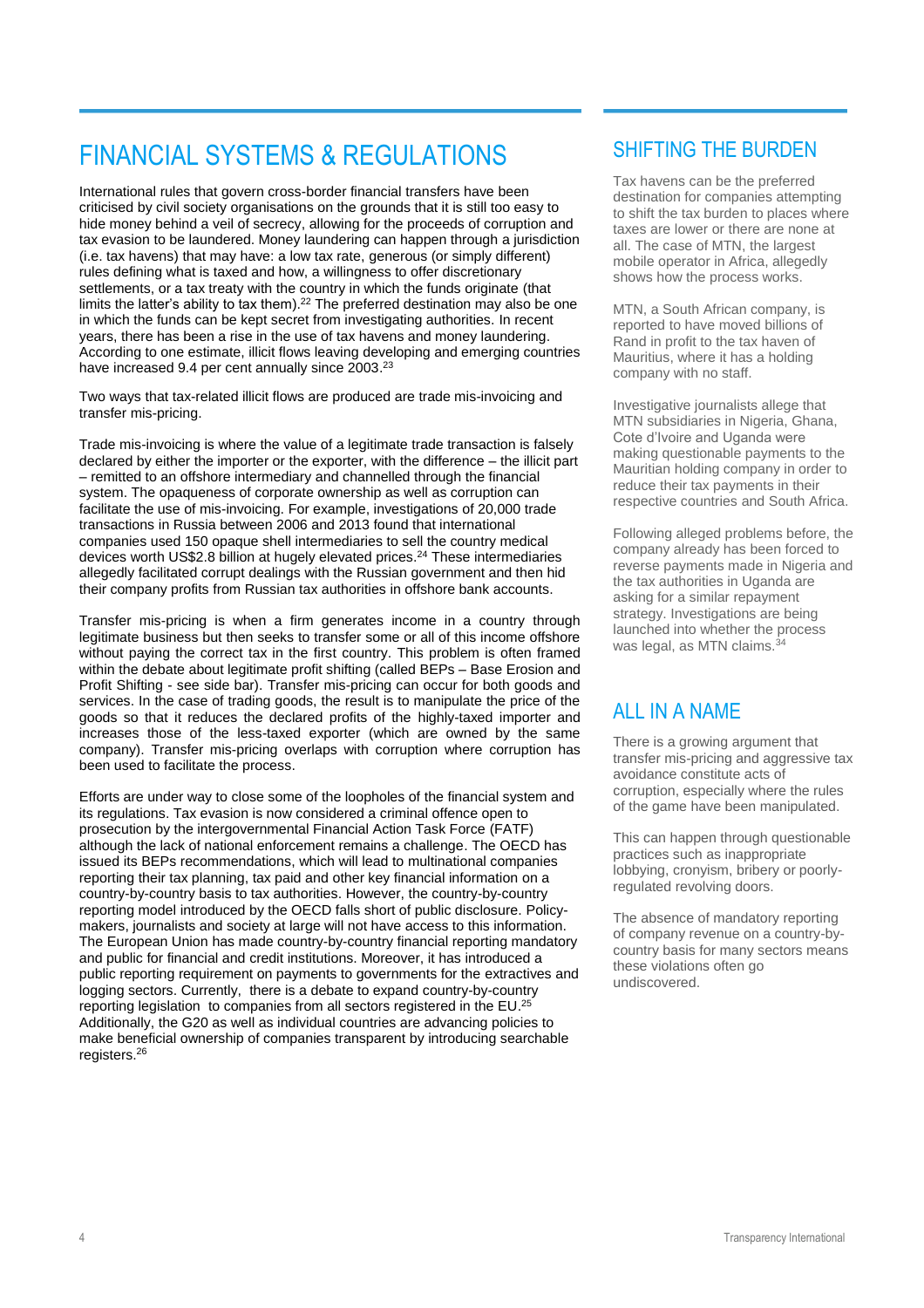### WAY FORWARD

Any changes made to make global and national tax systems more transparent and effective must be linked with related efforts to strengthen financial and anticorruption regulations. Such a shift recognises that corruption and tax evasion are carried out through the same channels and often using the same actors. They share common key elements that, if reformed, would impact both areas. These include policies to address beneficial ownership transparency, customer due diligence and better anti-money laundering practices by banks. The tax and anti-corruption movements must wage one unified fight.

The following actions are urgent steps that governments could take:

#### TAX POLICY

- Increase transparency about the amounts and conditions of settlements reached with taxpayers over back taxes.
	- o This information should be proactively disclosed, including the rationale used to determine any penalty.
- Share with other interested government institutions information about preferential schemes provided to companies regarding future tax burdens.
	- o This should be put in the public domain.
	- o Companies should make public such 'sweetheart deal' agreements.
- Implement effectively the BEPs recommendation to address the 'spill over' effects on other countries from corporate taxation policies.
	- o This process should quickly move beyond the OECD and G20 group to prevent undue advantages and illicit flows among other countries.

### TAX ADMINISTRATION

- Work with tax revenue authorities to organise procedures and staffing in a way that maximises the integrity of collection.
- Support measures to allow for enhanced scrutiny of tax collectors and potential conflicts of interest through a system of checks-and-balances and a separation of duties.

### FINANCIAL SYSTEMS & REGULATIONS

- Increase information sharing and cooperation between countries to tackle illicit financial flows.
	- o This should be accelerated under the BEPs recommendations.
	- o Moreover it should include the automatic exchange of information on taxpayers' cross-border activities and greater transparency of corporate information, such as on beneficial ownership.
- Ensure swift adoption of country-by-country reporting legislation in the EU, based on the current proposal included in the Shareholders' Rights Directive by the European Parliament.
- Aim to develop anti-corruption, taxation rules and administrative capacity hand-in-hand.
	- o Laws and regulations should reflect how tax revenues are currently being administered, while capacity development of tax bodies should be undertaken to ensure their ability to adequately enforce policies and understand the linkages with related concerns such as money laundering.